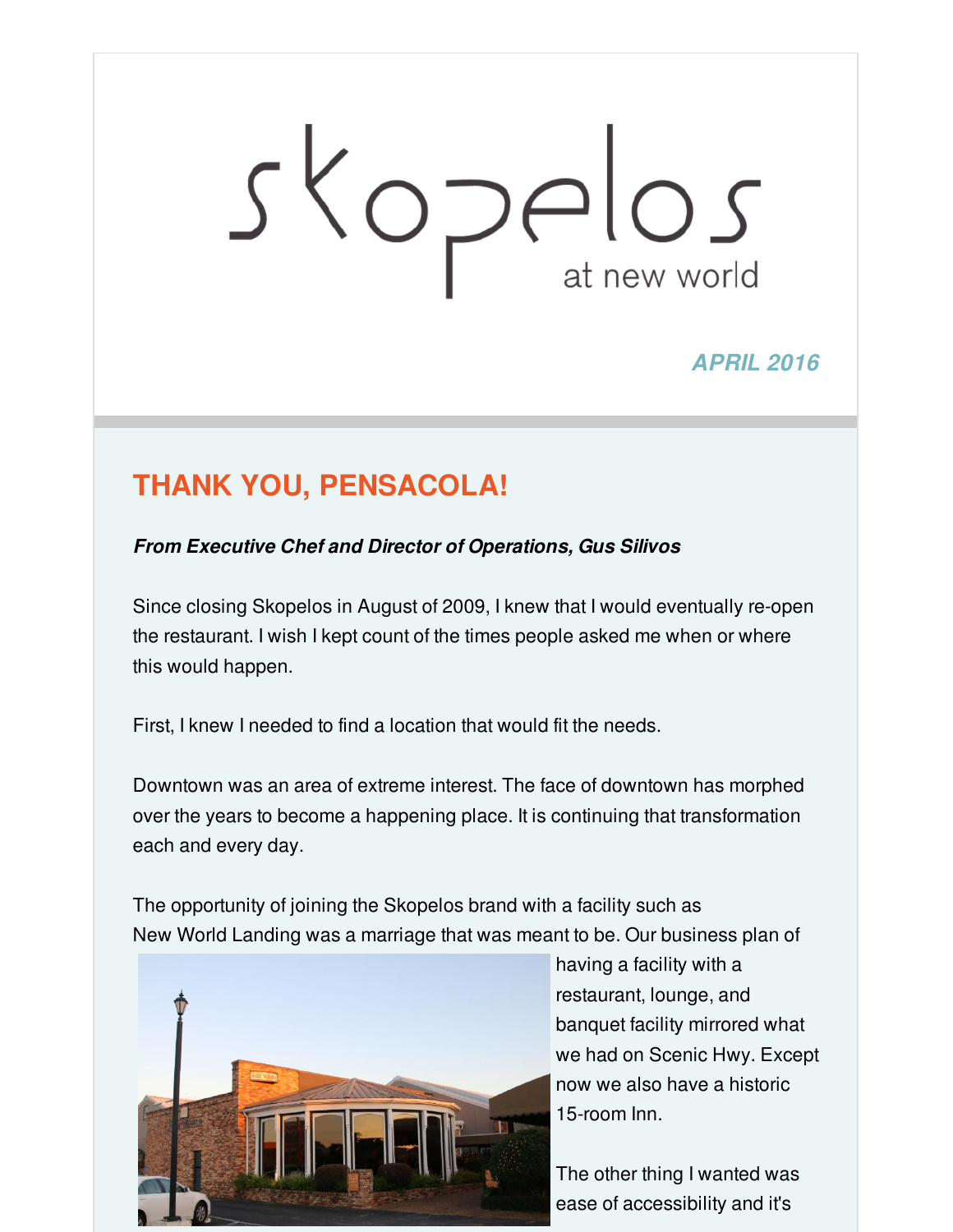great to have the parking so near us. With everything in place, we have merged our efforts together so now both the event space as well as the restaurant fall under the title, Skopelos at New World.

Skopelos had been in business for 50 years and I had been a part of that for 40 years. My greatest highlight in these years was seeing all the family traditions and how each family grew year after year.

Every time people walked in the restaurant there was a receiving line of hugs and

hand shakes with us because I always felt that they were coming in to my house as guests.

I am very excited to be back on the dining scene at this level again!

I'm also very humbled by the overwhelming response that we have received. It's really amazing to me that guests are coming in thanking me for reopening before I have a chance to thank them for coming.

Thank you Pensacola for your continued support!!



Exec. Chef Gus Silivos with Mayor Ashton Hayward (L) and WEAR ABC 3 News General Manager, J.C. Lowe (R)

Sincerely,

Gus Silivos

Executive Chef Skopelos at New World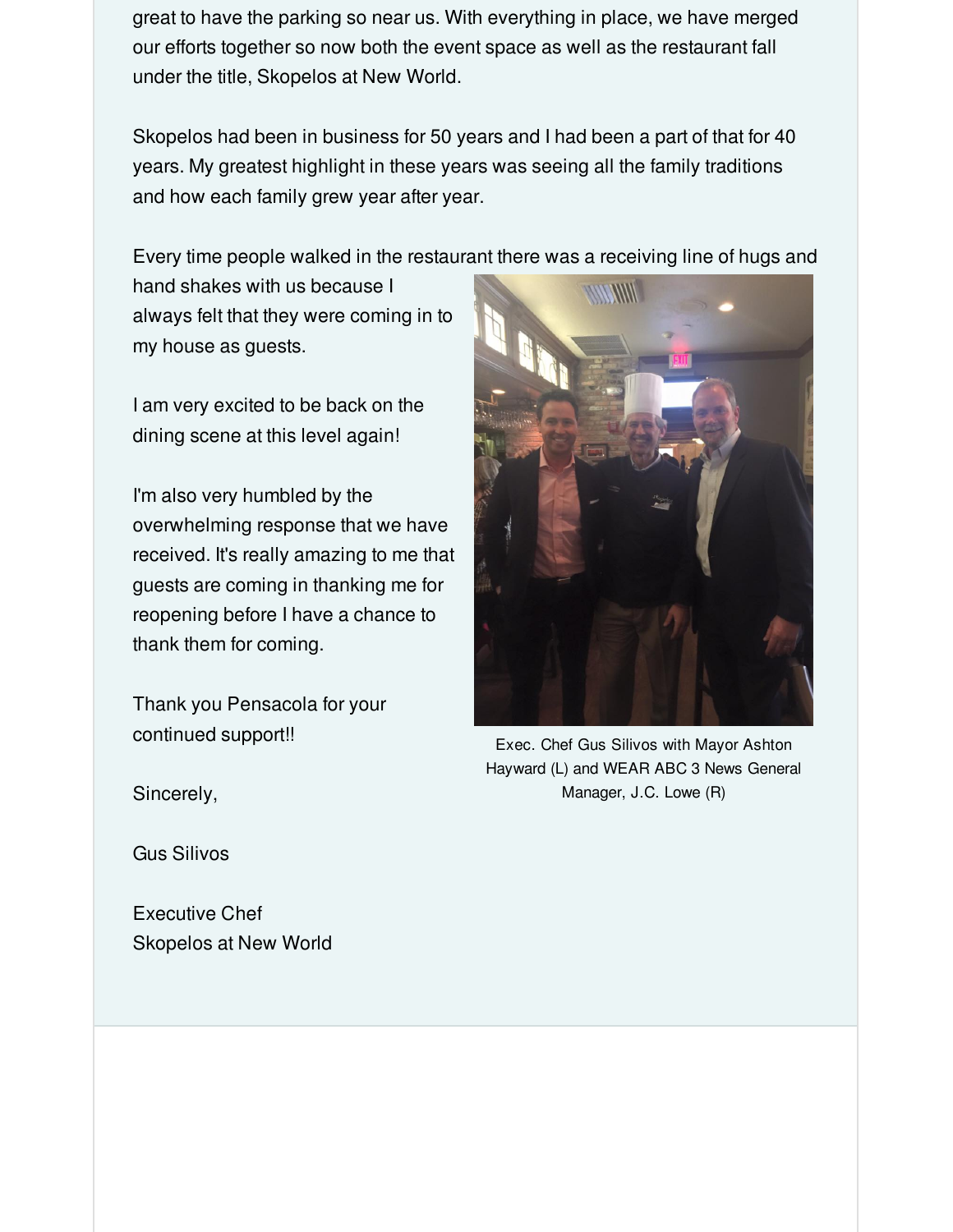#### **EASTER BRUNCH**

Despite a little rain, it was a full house for Easter Brunch as we celebrated the holiday with a multi-station buffet in our Grand Ballroom, and a special A La Carte menu in our main restaurant.



#### **Celebrated**

musician John Ripley set the mood in the Ballroom as he played through the day on the baby grand.

The Easter Bunny also teamed up with Skopelos to provide complimentary photo keepsakes for children and families. Guests were treated to a specially prepared menu including everything from a grits bar, to a prime rib and leg of lamb station, made-to-order omelettes, multiple tiers of desserts, and more.

We look forward to the future of more holidays with you!

Of course the Grand Ballroom isn't just for calendar holidays. Interested in hosting your own event with us? Our Special Events Coordinators can help with your every need! Contact Brandy Clark at brandy@skopelosatnewworld.com or Nancy Nestor at nancy@skopelosatnewworld.com, or call (850) 432-7736 to help create your special day.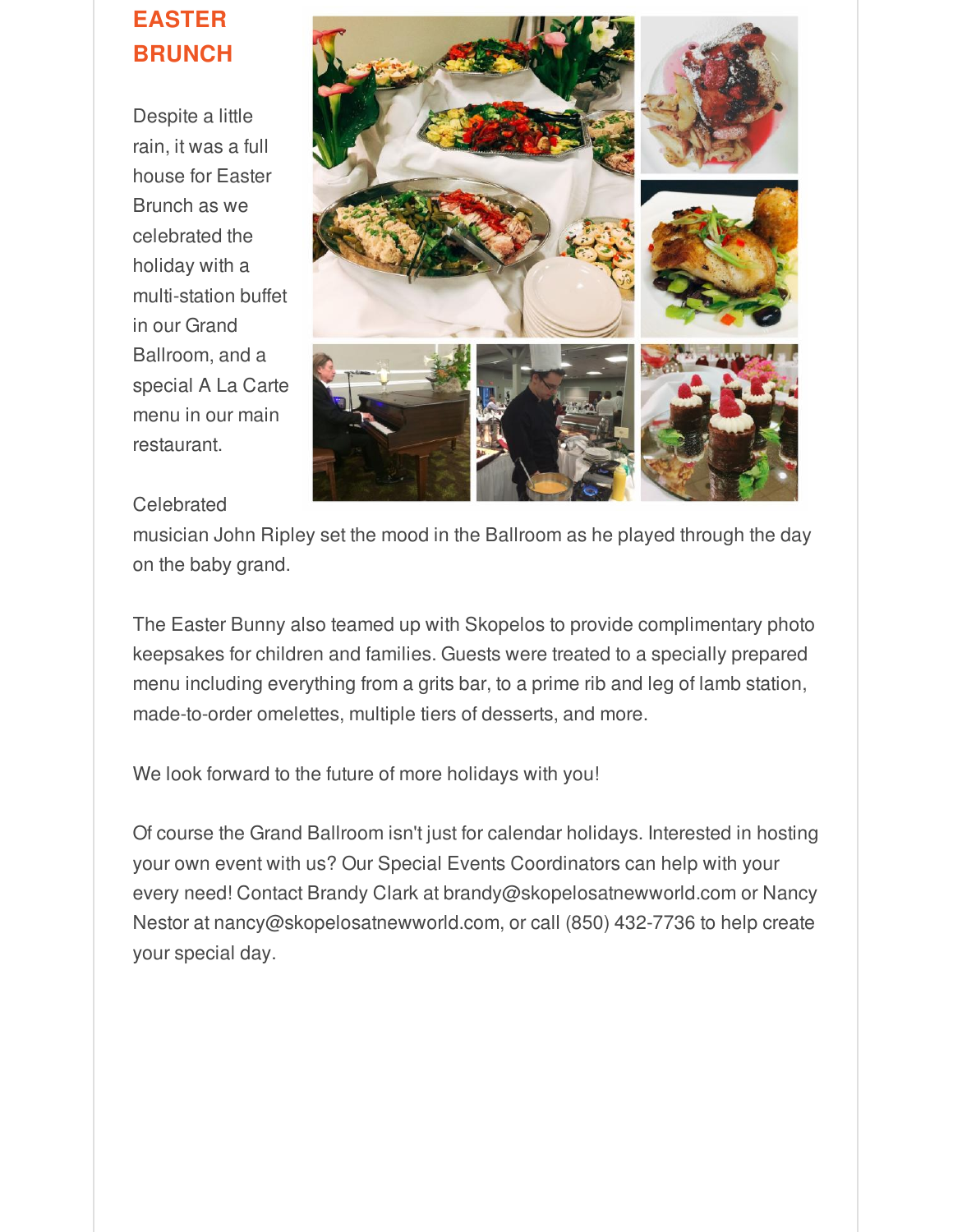### **PRESENTING SKOPELOS GARDEN**

Spring has sprung and the Skopelos Garden is now open!

Join us for lunch, dinner or Sunday Brunch on our beautiful garden patio. Surrounded by bright flowers, a serene waterfall, and ambient tiny white lights in the evening, the patio is the perfect place to eat any time of day.

Skopelos Garden is also pet friendly! Water bowls and treats are provided for our canine guests.



#### **THOUGHTS FROM THE LOCAL WINE GEEK**

*Skopelos at New World is proud to have Greg Wescoat, Pensacola's only certified Sommelier, as our General Manager. This is his monthly column, sharing wisdom and tidbits to keep you in-the-know.*

*Here at Skopelos at New World I have tried to bring in wines that provide the biggest bang for the buck.*



*For example, I was able to get 6 bottles of the 2010 Margaux du Chateau Margaux (I believe I'm the only person in the panhandle to get this wine). It's the baby sister of Chateau Margaux which retails for around \$1400 a bottle. We have this little gem on our list for \$130 and it's a steal! (Get it fast as I only have 2 bottles left!)*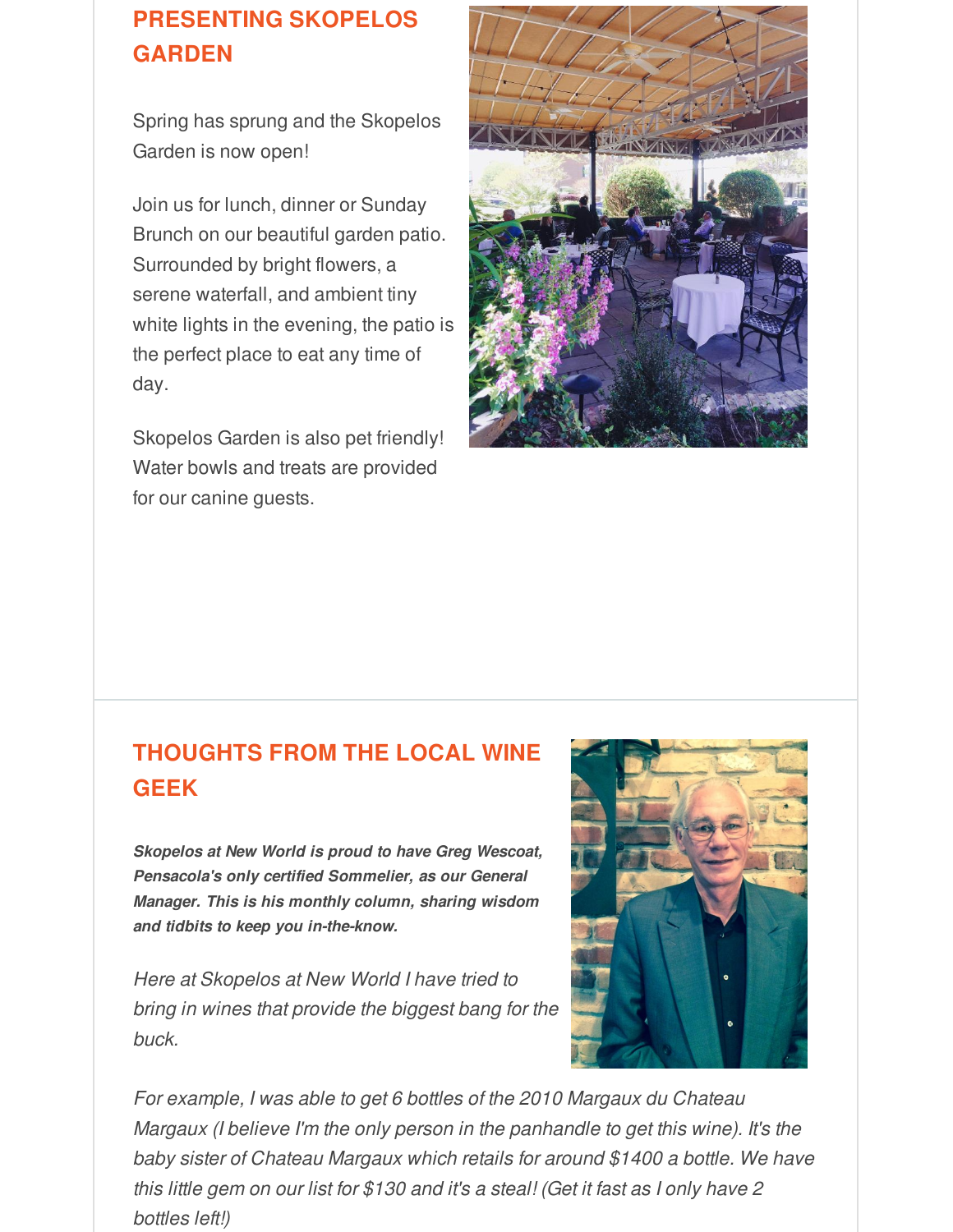*Another gem we have is the 2013 Black Bart Syrah from Stagecoach Vineyards in Napa Valley. Very few restaurants in the state of Florida were able to get this wine as there were only 183 six-pack cases produced. This wine is on our list for \$95 and is one of my favorite Syrah's. (We have only 6!)*

*Through connections I developed during my years at Walt Disney World, I am able to find and select wines that are limited in availability and will drink well for years to come. Feel free to ask for my assistance in selecting a wine that will compliment your meal.*

> "*Wine improves with age. The older I get the better I like it.*" -Anonymous

# **MOTHER'S DAY IS RIGHT AROUND THE CORNER!**

**We are now accepting reservations for Mother's Day Brunch and Dinner.**



**FOR RESERVATIONS CALL** *(850) 432-6565*

# **STAY CURRENT**

*Can't wait to see photos of our newest creations?*

# **THANK YOU**

To the following groups who meet weekly or monthly at Skopelos at New World: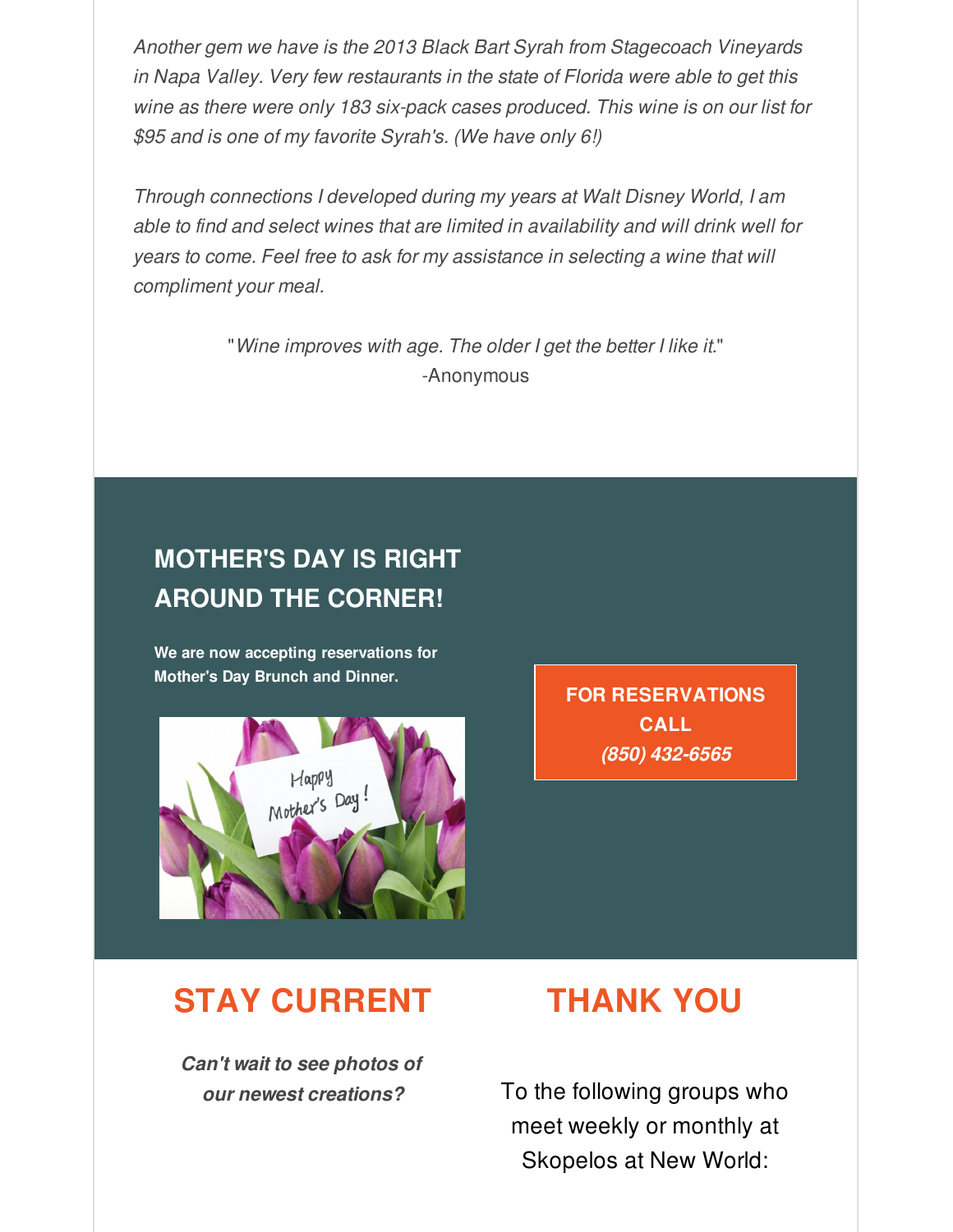

*Want to learn about the "behind the scenes" at Skopelos?*



To help you get to know the people behind the food here at Skopelos, we've done a little digging to find interesting personal stories to share with you. Today we're honored to introduce one of our leaders and an astounding talent in the kitchen, our Chef de Cuisine, Brandon Melton. 1. Brandon joins us after serving as Executive Chef at Seville for nearly half

a decade. 2. Brandon learned to cook at a young age. The son of a single mom always at work to support the family, ... See More



*Five Flags Rotary, Lions Club, Downtown Rotary, Republican Women, Red Hatters, Tiger Bay, Pensacola Association of Realtors, Escambia and Santa Rosa Bar Association*

### And to our special events recently held at Skopelos at New World:

*Krewe Le Gals, Adams Home Luncheon, Andrea Gardner Wedding, Marcus Point Baptist Church, Baptist Blue Zone, Golden Apple Awards, Cardiology Red Dress, Magnolias & White Linen (Symphony Guild), United Refrigeration, Gulf Breeze and West Florida High Sports Awards, United Nigro College Fund, 100 Black Men, Art of Fashion, Pensacola Sports Association Awards, Dance Konnection, and the Justine Karstin Wedding*

## Join us on [Facebook!](http://r20.rs6.net/tn.jsp?f=001y1ltD-1ldJDzDiVwNHG-Es5HooYJqU2RTJRjSvwn_LiyjeQXwVNZuAMhpOguA8LugIeL7dQfAQHUHTOsRTwWKnaRJJX3-X-mUmWa3emtNC72mVBKYj8FQq-HwUeqWN6sBF16ttvdj0tPQAh4nZNmmiDIpFLyP5sXSwfXvYaCf543KN6vQC826cVP8IOZbjLmsteQkrpikYw=&c=&ch=)



Thank you for making Skopelos at New World your place for meetings and special events!